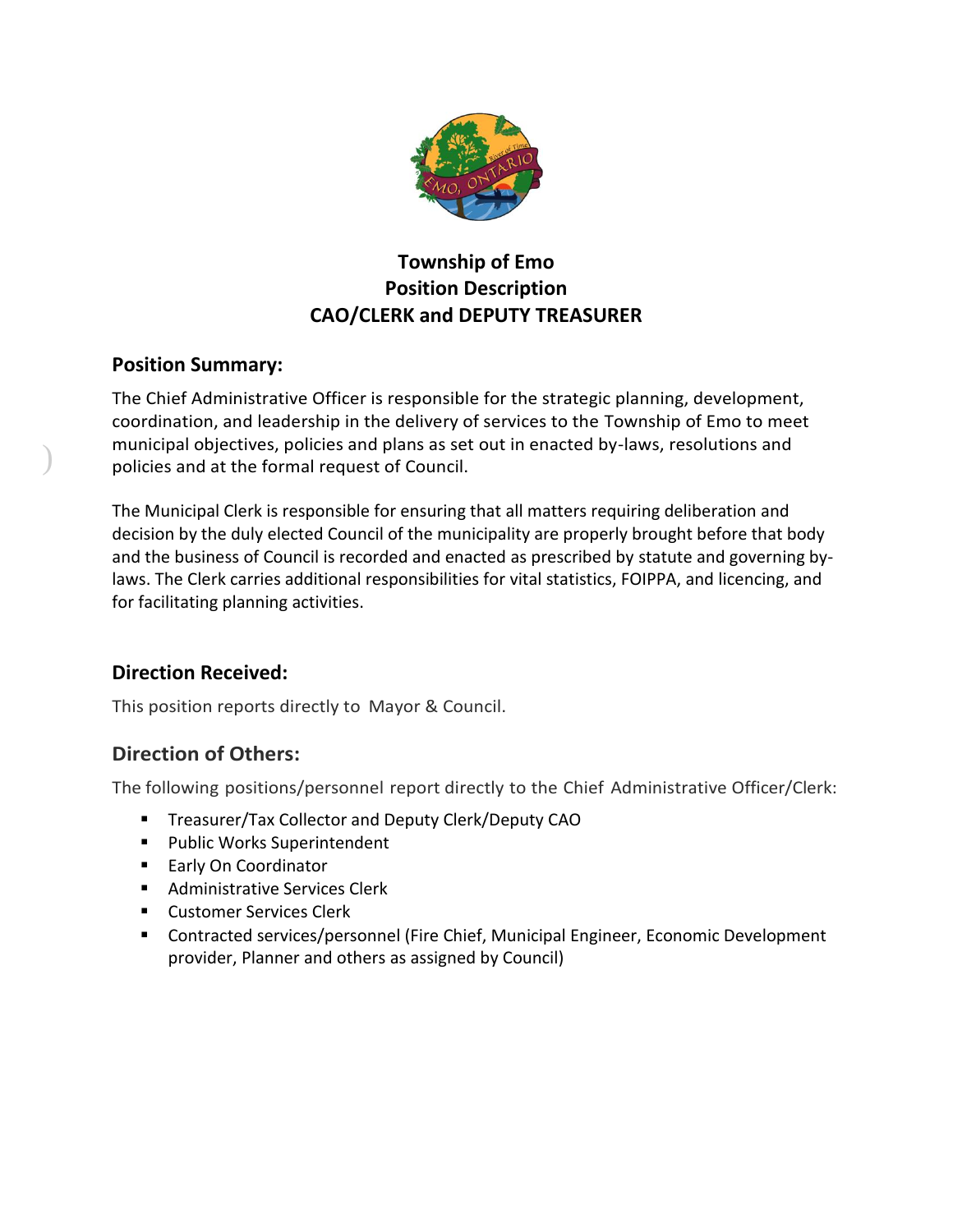### **General Duties & Responsibilities:**

#### **CAO Responsibilities:**

- 1) Provide leadership, supervision and management to all functional employees and department heads; promote cooperative/coordinated efforts between departments, hold subordinates accountable. Meet regularly with Department Heads to discuss matters of policy and procedure and assign responsibility for implementation and execution.
- 2) Provide regular reports on the operations, activities and status of programs and initiatives. Review and ensure Mayor and Council receive staff reports on agenda items that provide a background, technical analysis, alternative and recommendation sufficient for Mayor and Council to make an informed decision.
- 3) Attend all meetings of Council and, where necessary, any committee established by Council. Provide oral and written information and/or reports to council and the public, as well as information on a variety of municipal issues.
- 4) Responsible for developing succession plans for key municipal positions, monitoring the performance of Department Heads and reporting positions, ensuring accountability and performing annual performance evaluations with a report to Mayor and Council.
- 5) Co-ordinate and facilitate the flow of information between the administration and Mayor and Council and committees of Council. Act as a liaison between Mayor and Council and employees.
- 6) Working with the Treasurer coordinate the timely preparation and submission to Mayor and Council of the annual capital and operating budget, together with such recommendations and observations as are deemed necessary.
- 7) Working with the Treasurer monitor compliance with the Town's budget, and adjustments to approved budgets in accordance with policies approved by Council.
- 8) Working with the Treasurer, monitor for grants available from different levels of government that coincide with municipal maintenance and development projects.
- 9) Coordinate the implementation, administration and evaluation of policies that are determined by Council; and develop appropriate systems and procedures for supporting the decision-making process.
- 10) Develop with Council, a corporate strategic plan from which business plans for departments/divisions are then derived.
- 11) Prepare annual business plans covering each mandated service of the municipality detailing service standards, required resources, and performance measures.
- 12) Recommend for Council, the appointment and dismissal of department heads.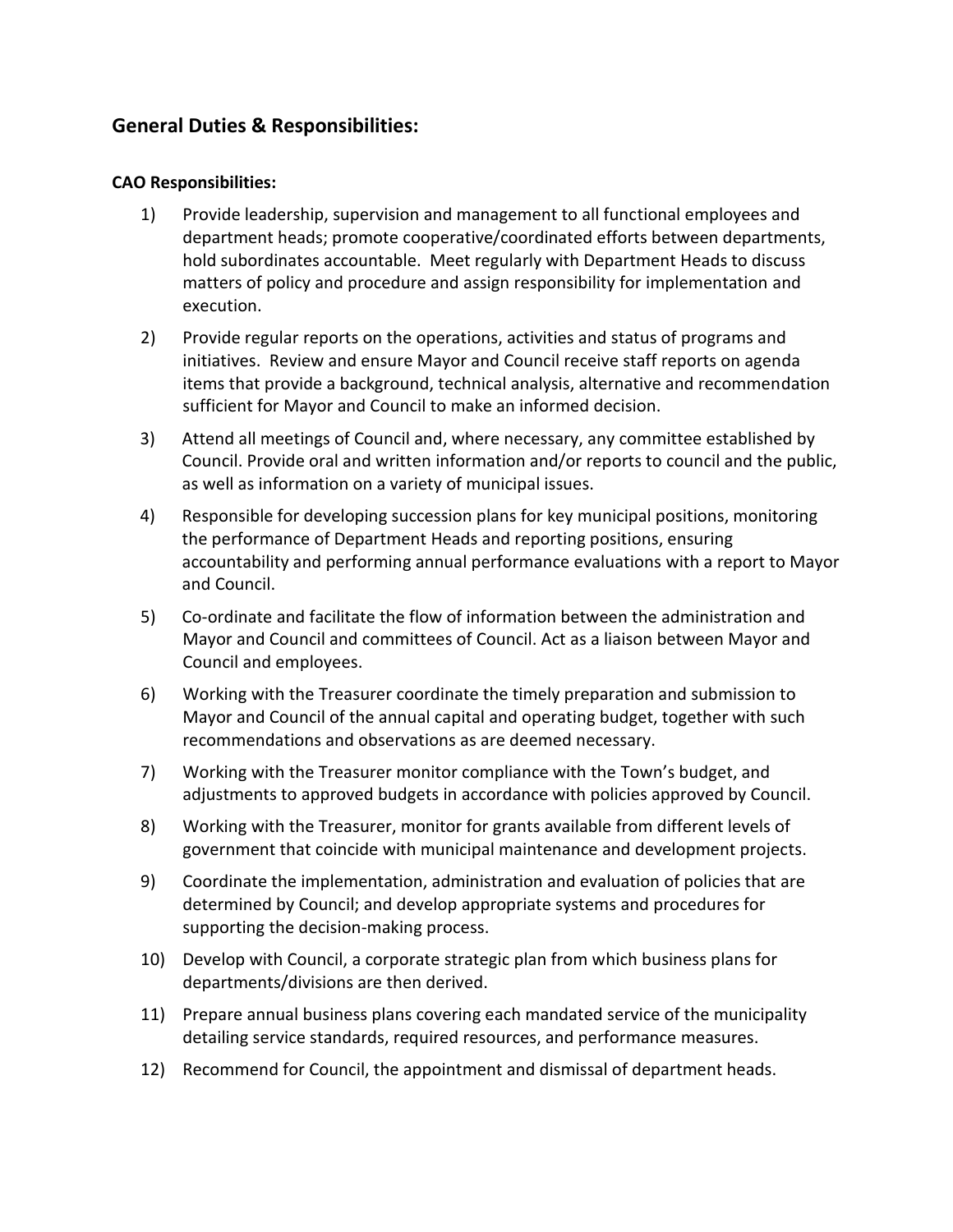- 13) Reorganize departments of the municipality as may be considered necessary to fulfill the functional obligations to the municipality – major changes are approved by Council.
- 14) Develop and maintain liaison with individuals, officials, groups outside the municipality as necessary to carry out CAO responsibilities and promote the interests of the municipality, often including responsibility to coordinate, promote and manage economic development for community well-being and growth.
- 15) Maintain a tactful relationship with the media to attempt to ensure that it provides correct and factual information.
- 16) Initiate research and prepare informational and statistical reports as appropriate to respond to issues to come before Council and response to requests for information.
- 17) Work closely with the municipal solicitor to manage legal matters.
- 18) Coordinate administration of human resource policies and practices and health and safety programs for the Township.
- 19) Coordinate or lead asset management planning, implementation and maintenance.
- 20) Coordinate or lead emergency management planning and preparedness.
- 21) Monitor and periodically review efficacy of contractual agreements with vendors, professionals and service providers, and initiates renewals and RFPs accordingly.
- 22) Manage performance of contractual agreements with municipal engineering and economic development service providers.
- 23) Manage Water Treatment Plant contract and infrastructure funding applications*. (tentative).*
- 24) Manage performance of contractual agreements for Chief Building Office and for Planner services. *(tentative)*
- 25) Assume statutory duties in absence of Treasurer/Tax collector.

#### **Clerk Responsibilities:**

- 1) Perform the statutory duties of the Clerk as set out in the *Municipal Act, 2001* and other applicable legislation.
- 2) Draft bylaws, resolutions and minutes for Council consideration; conducting necessary research and analysis and obtaining legal advice when required to provide suitable background information for debate, discussion and decisions by Council.
- 3) Direct preparation of Council and various committee/board agendas and organizing of background material, staff reports and other relevant information.
- 4) Process correspondence and communications, both oral and written, on behalf of Council.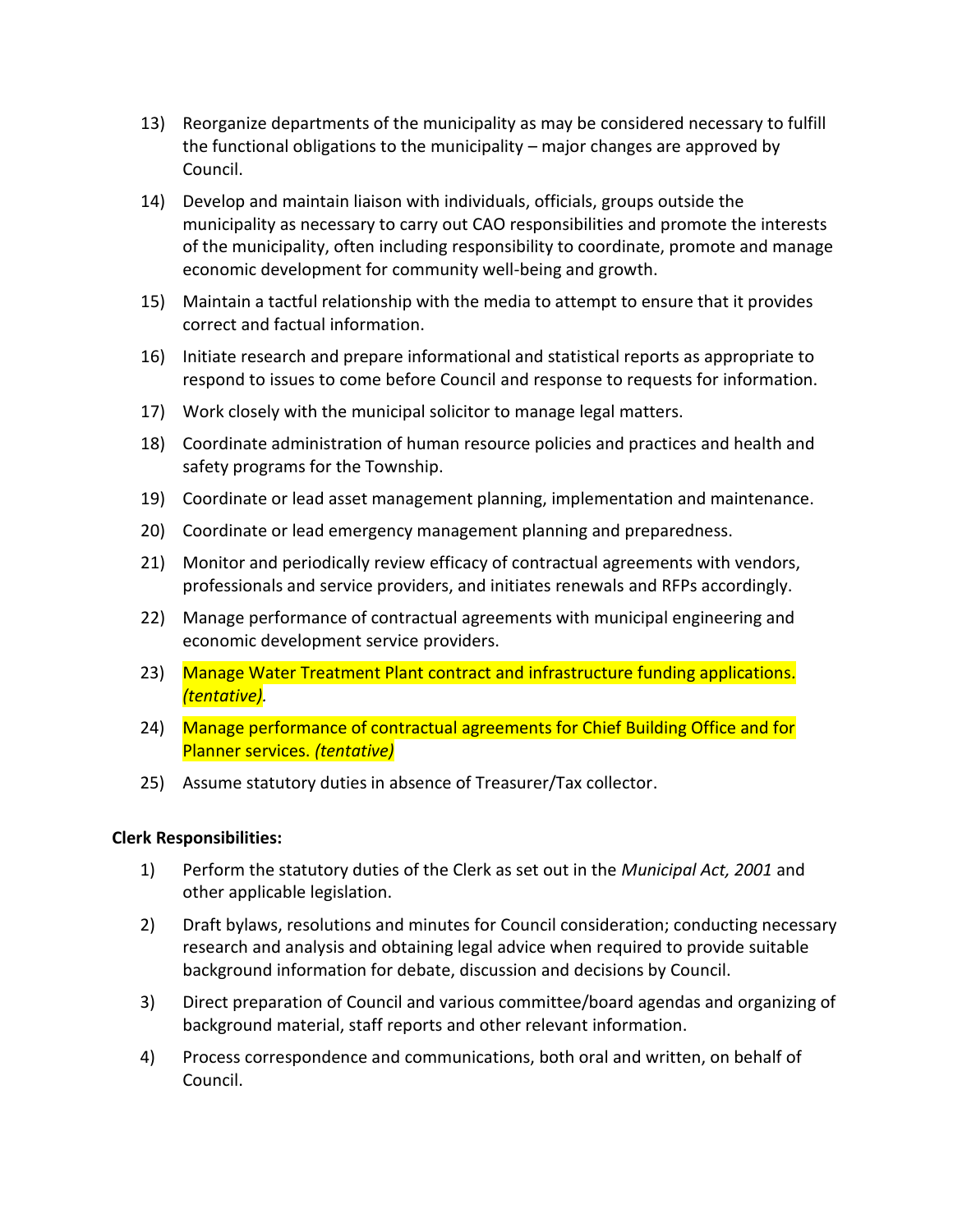- 5) Interpret bylaws, resolutions and policies to members of Council and to interested citizens; ensures that citizens are aware of the intent and content of Council decisions.
- 6) Coordinate land planning administration for the Township, including responses to planning activities as required by Provincial planning legislation and Ontario Municipal Board requirements that are required to be performed by the Clerk. Interacts and liaises with contracted Planning consultant.
- 7) Prepare for and manage municipal elections, and school board elections if required, as required in accordance with applicable legislation and in the capacity of Returning Officer.
- 8) Provide administrative continuity of municipal services following municipal elections and during the early stages of the incoming Council's term of office to minimize disruption.
- 9) Provide orientation to newly elected Councillors.
- 10) Manages Vital Statistics on behalf of the community and liaises with the Ontario Bereavement authority.
- 11) Commissions sworn affidavits and declarations as a Commissioner of Oaths in Ontario. Certifies true copies of original documents.
- 12) Responsible for reviewing applications for municipal licences and/or permits regulated by bylaw or provincial regulations (e.g., lottery gaming licences) for licence and/or permit issuance and monitoring for compliance.
- 13) Work closely with the Treasurer/Tax Collector to manage workload planning and delegation to the Administrative Services and Customer Services Clerks.

#### **Human Resources Responsibilities:**

- 1) Respond to all municipal employees regarding personnel issues and adherence to human resource policies and procedures
- 2) Manage the work and staff in the Township's administration office as well as those project staff members contracted by the Township as may be assigned by Council
- 3) Establish and participate in hiring processes for replacement of full time and temporary (part-time) employees.
- 4) Providing orientation to new staff and providing training and development opportunities so that staff can keep their skills and knowledge up to date.
- 5) Defining staff responsibilities and ensuring they are understood.
- 6) Ensuring annual performance reviews for all Township employees are completed.
- 7) Recommending to Council, necessary changes to the Township's HR Policy Manual.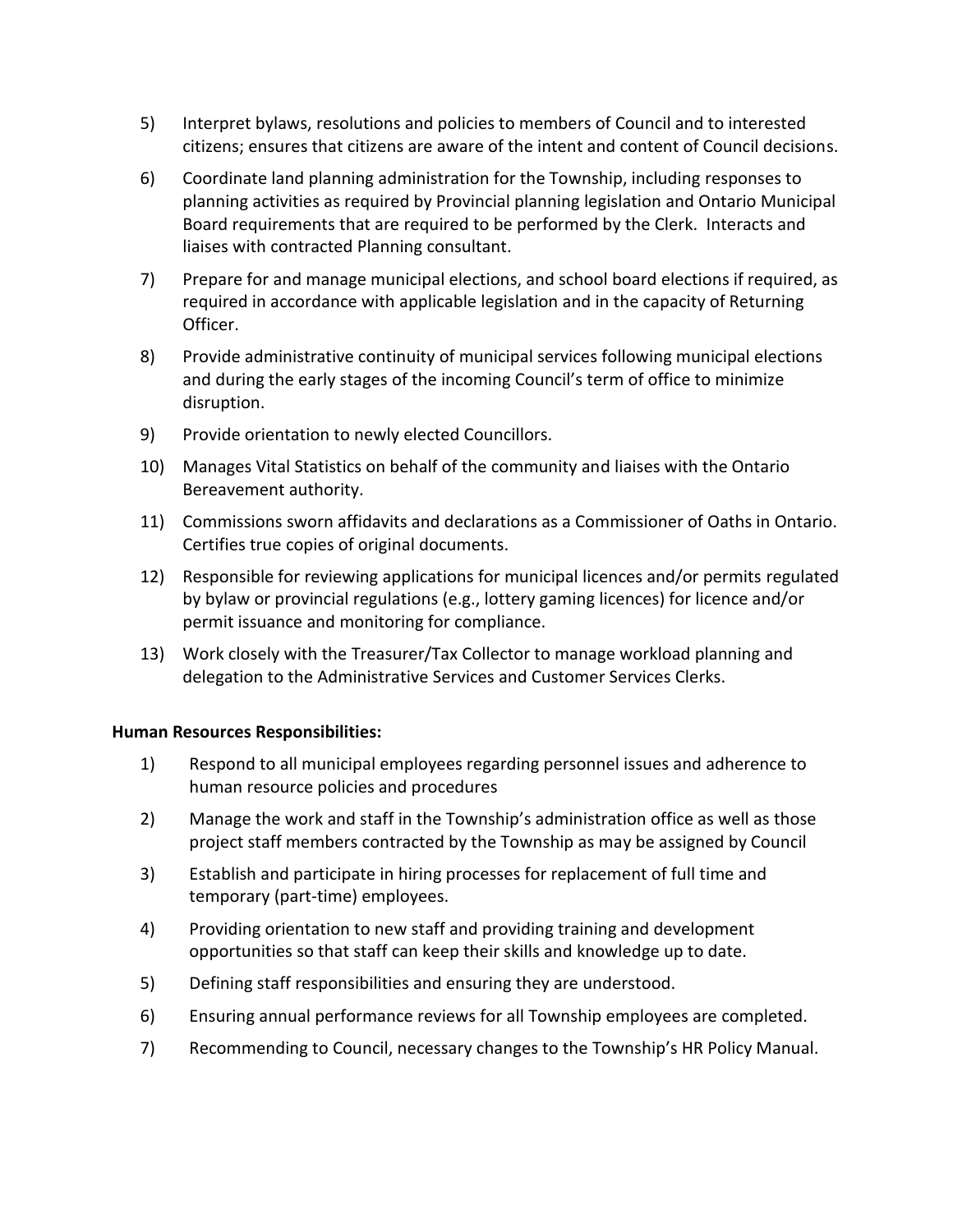#### **Miscellaneous Duties**

Undertakes additional responsibilities as directed by Council.

## **Qualifications:**

- Post-secondary education in municipal or public administration or a related field.
- **•** Previous management experience at a senior management level, preferably in a municipal organization.
- A.M.C.T. or C.M.O designation or willingness to obtain A.M.C.T. or C.M.O. designation post-employment.
- Knowledge of Microsoft Office applications, and advanced user skills in Excel spreadsheet applications.

#### **Valuable Knowledge and Skills:**

- Knowledge of the *Ontario Planning Act, 1990* and related processes
- Working knowledge of municipal finances and accounting systems
- Organizational and analytical ability.
- Judgment, tact, public relations and communications skills.
- Ability to establish and maintain effective working relationships.
- Knowledge of provincial legislative, regulations and policies that affect local government.
- Understanding of legal, planning, and auditing processes.
- Familiarity with digital technology (GIS, GPS) and utilization of social media communications i.e. website, Facebook, twitter, Snapchat, etc.

### **Working Conditions**

**•** This position requires a minimum of 40 hours per week. The Administration Office hours are 8:30am to 4:30pm Monday-Thursday, and 8:30 am to 4:00 pm on Fridays.